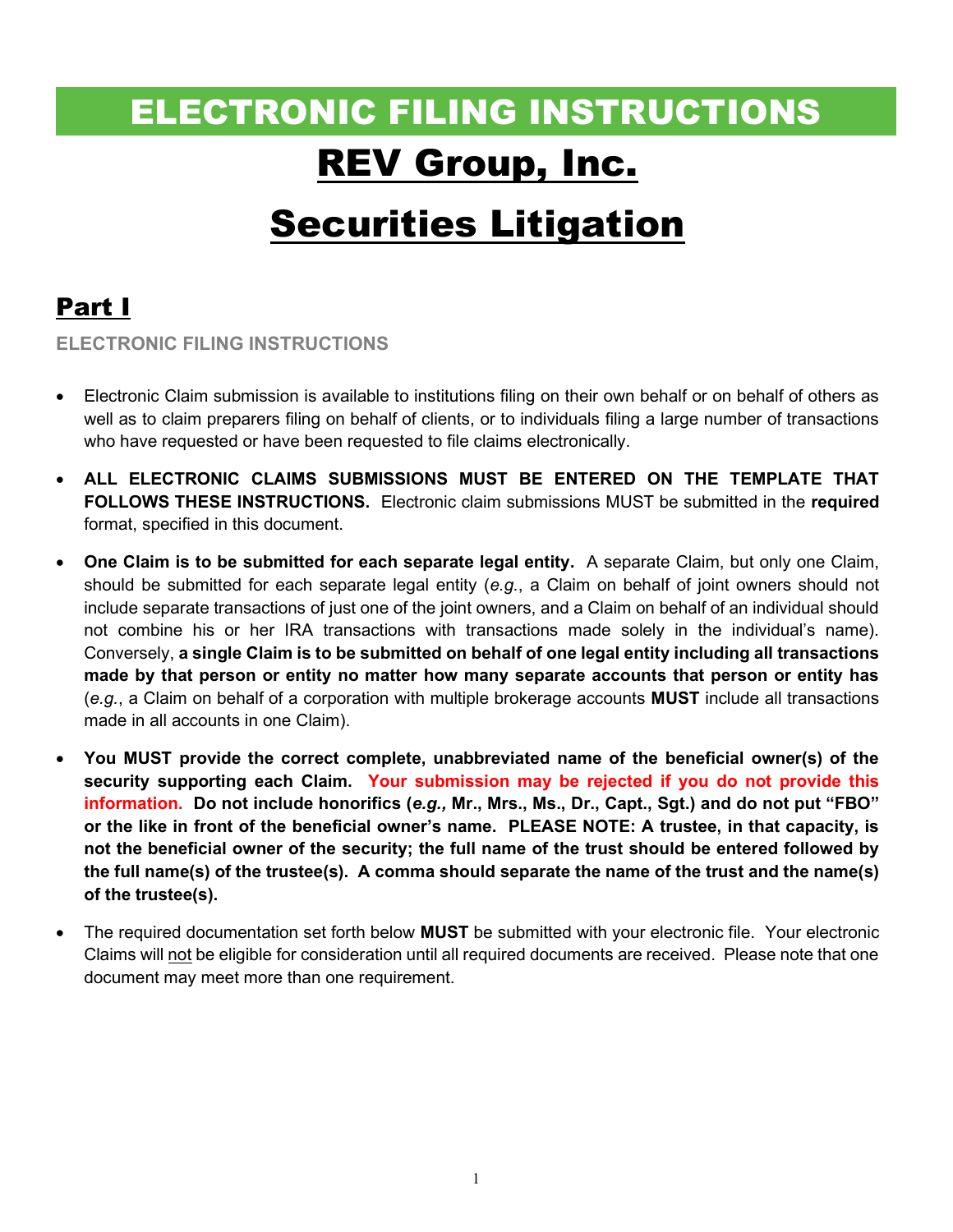#### 1. ONE SIGNED PROOF OF CLAIM AND RELEASE

- You MUST complete the Claimant Identification Page, (Part I, page 4) and Releases, Warranties, and Certification Page, (Part V page 6) of a single Proof of Claim Form ("Claim Form"), which will serve as an "umbrella" or "master" claim form for all Claims in your electronic file.
- The Claim Form MUST be signed by an authorized signatory who is listed on your signature verification document and state the capacity (job title) of the signatory.
- If you are filing on behalf of multiple beneficial owners, use the term "Various Beneficial Owners" for the beneficial owners' names. However, as noted above, the correct complete unabbreviated name of each beneficial owner (without honorifics) MUST be provided for each Claim in your electronic Claim submission.

#### 2. SIGNATURE VERIFICATION DOCUMENT

- If you are an institution filing on your own behalf or on behalf of other beneficial owners or a claim preparer filing on behalf of beneficial owners, you **MUST** provide a document verifying that the individual who signs the Claim Form and any supplemental documents is authorized to sign on your behalf. Some common types of documents that fulfill this requirement include the following (this list is not exclusive and non-US entities may have different documents that fulfill this requirement. If you are a non-US entity, you MUST submit an equivalent document):
	- Copy of filer's By-Laws, including signature page(s)
	- Copy of filer's Corporate Resolution, including signature page(s)
	- Notarized Affidavit signed by an officer of the filing institution or company clearly granting a specific individual(s) authorization or confirming his/her authority to sign on behalf of his/her institution or company.

#### 3. DATA VERIFICATION DOCUMENT(S)

- If you are an institution filing on your own behalf or on behalf of other beneficial owners or a claim preparer filing on behalf of beneficial owners, you MUST provide a notarized affidavit or signed letter on your firm's letterhead which meets the following criteria:
	- Confirms the number of distinct Claims and transactions in your file.
	- Sets forth the source of the data for each Claim included in your file.
	- Attests to the truth and accuracy of the data for each Claim in your file.
	- Is executed by an authorized signatory who is listed on your firm's signature verification document, and specifies both the capacity and contact information of that signatory.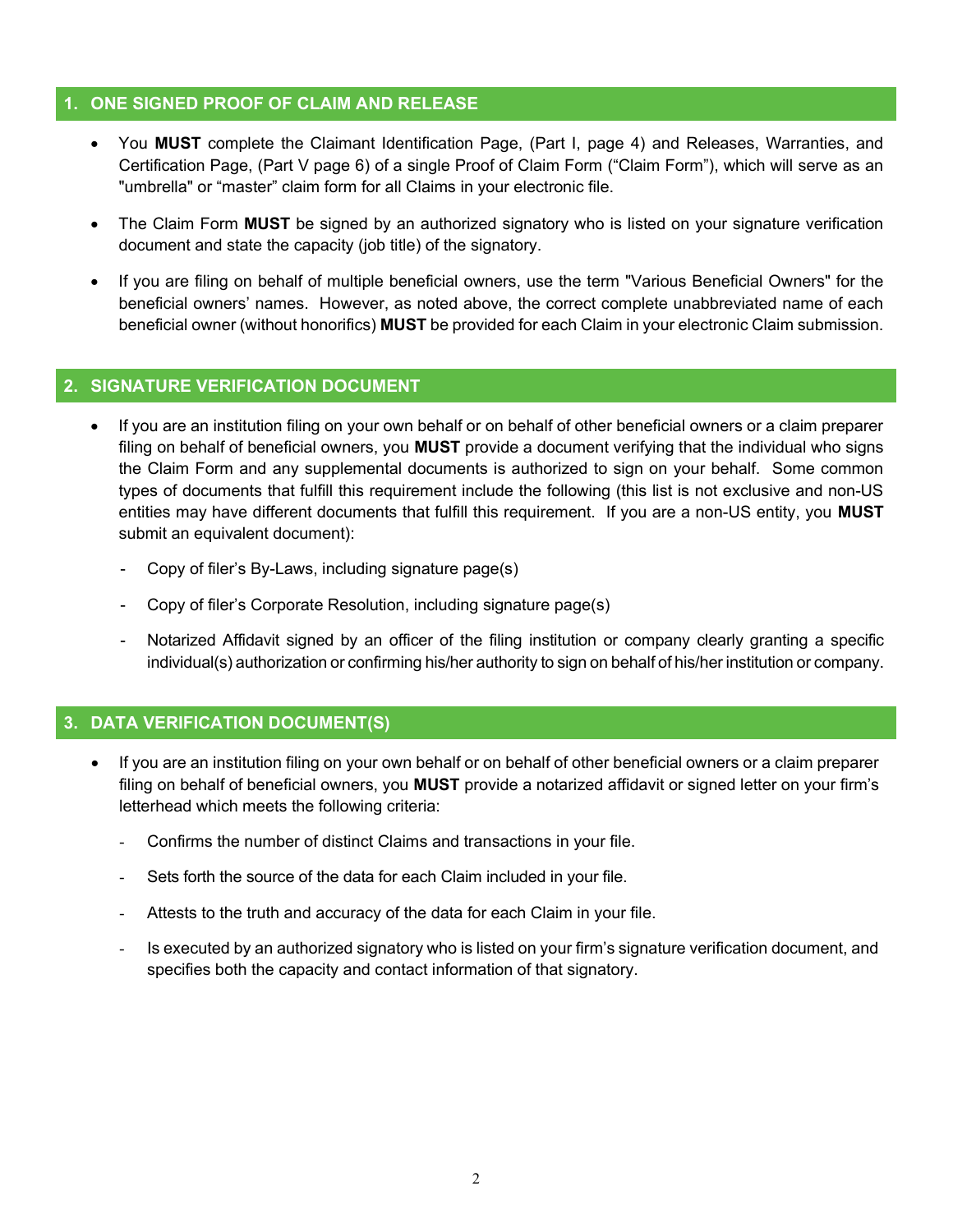#### 4. AUTHORIZATION DOCUMENT (If filing on behalf of clients or customers)

- If you are an institution or claim preparer filing on behalf of beneficial owners other than yourself, you must provide a current document verifying that you are authorized to file and sign claims on behalf of the beneficial owners of the securities. Some common types of documents that fulfill this requirement include the following (this list is not exclusive and non-US entities may have different documents that fulfill this requirement. If you are a non-US entity, you must submit an equivalent document):
	- Power of Attorney
	- Service Agreement
	- Signed/dated letter on client's company letterhead specifically granting your company authority to file/sign claims on their behalf
	- Notarized affidavit or signed letter on your company's letterhead confirming your authority to file and sign claims on behalf of each client for whom you filed a claim. It must be executed by an officer of the company who is also listed on your signature verification document and reference the capacity and contact information of the signatory.

#### 5. ADDITIONAL DOCUMENTATION (IF REQUESTED) - DATA INTEGRITY AUDIT

- Filers may be requested, as deemed appropriate by JND Legal Administration and/or Lead Counsel, to provide additional documentation to support the Claims submitted. This data integrity audit is designed to verify the overall integrity of a data file. Accordingly, you MUST provide all the requested documentation and the documentation provided MUST be independent in nature.
- Even if you provided a letter/affidavit attesting to the truth and accuracy of the data you initially submitted with your electronic file, we may ask for additional specific documentary evidence, which may include trade confirmations, complete monthly statements, or equivalent, to independently verify the details of transactions and/or holding positions. If your file is selected for a data integrity audit, you MUST provide all the requested information.

#### FAILURE TO COMPLY WITH THIS AUDIT REQUEST WILL RESULT IN THE REJECTION OF ALL CLAIMS ON YOUR ELECTRONIC SUBMISSION

Electronic files will not be deemed submitted unless JND Legal Administration sends you an email acknowledging receipt of your file. Do not assume that your file has been received until you receive this email. If you do not receive such an email within 10 days of your submission, you should contact the electronic filing department at REVSecurities@JNDLA.com to inquire about your file and confirm it was received.